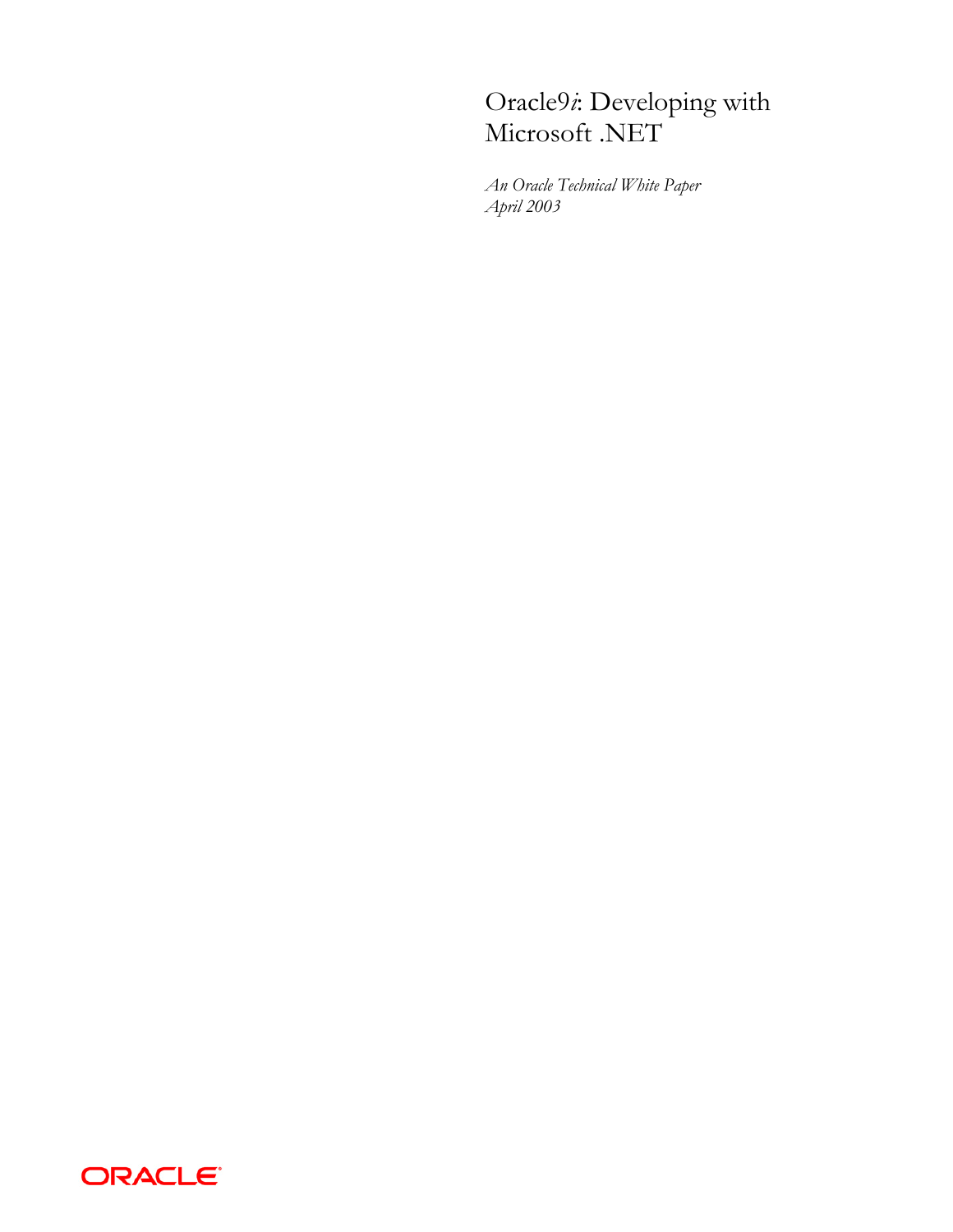# Oracle9i: Developing with Microsoft .NET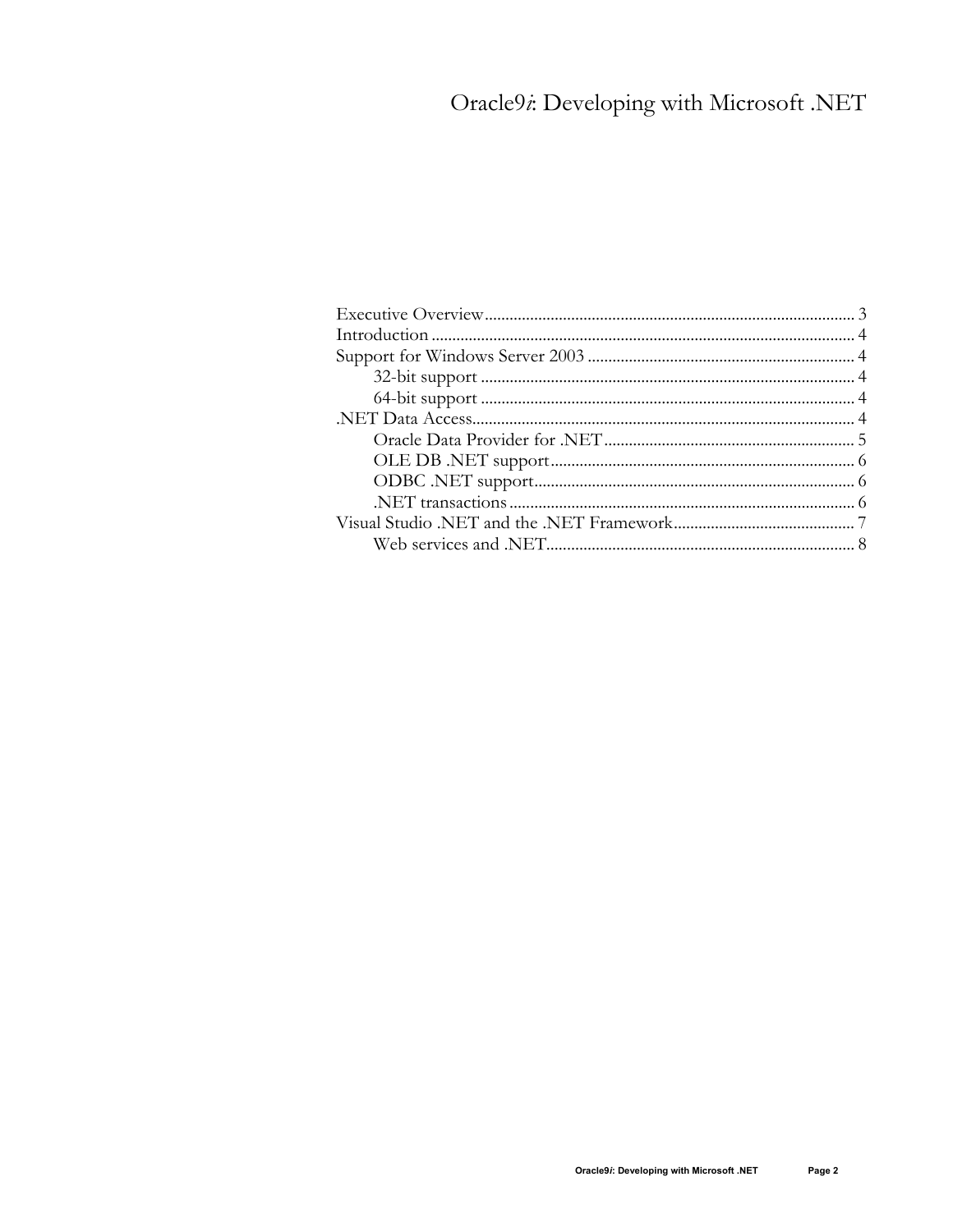## **EXECUTIVE OVERVIEW**

Microsoft's .NET framework covers a broad area. The areas that the Oracle database server integrates with .NET can be categorized into 3 groups; Windows Server 2003 (formerly known as .NET server), CLI (Common Language Infrastructure) which describes a programming paradigm including a Common Language Runtime (CLR) and various data access mechanisms and finally the .NET tools and services such as Visual Studio.NET, .NET transactions, web services, etc. Oracle is committed to supporting its server products on Windows Server 2003 (32-bit and 64-bit) when it becomes available (currently scheduled for April 24, 2003).

Oracle9*i* Release 2 Database introduces new support for .NET developers. The database enables .NET data access through OLE DB .NET or ODBC .NET. This gives programmers using any .NET language, such as C# or Visual Basic .NET access to an Oracle database. Oracle also has a native driver for .NET data access called Oracle Data Provider for .NET (ODP.NET) which is Oracle's implementation of ADO .NET specs that is optimized for high performance and access to advanced Oracle features, such as REF Cursors, XML DB, etc. It is available on the Oracle Technology Network

[\(http://otn.oracle.com/tech/windows/odpnet\)](http://otn.oracle.com/tech/windows/odpnet). The database will continue to be able to participate in .NET transactions.

Visual Studio.NET developers can also seamlessly develop and deploy .NET applications with the Oracle database in the back-end. There are a myriad of integration points through Visual Studio.NET that allow database, table and stored procedure browsing and manipulation among other things.

The Oracle9*i* Release 2 Application Server (Oracle9iAS) supports Simple Object Access Protocol (SOAP), Web services Description Language (WSDL), and Universal Description, Discovery, and Integration (UDDI) as the primary standards to develop Web services. Web services developed using Oracle9iAS and Oracle9i JDeveloper can inter-operate seamlessly with .NET Web services. Oracle9iAS can provide advanced features and improve performance of .NET servers through advanced web caching, portal services, business intelligence, wireless services, and the Internet Information Server (IIS) Proxy Plugin.

<span id="page-2-0"></span>**Oracle is fully committed to supporting Microsoft's Windows Server 2003 operating system (32-bit and 64-bit) when it becomes available. Oracle 9***i* **developer's release for 64-bit Windows has been available through OTN since early Dec. '01. Oracle 9***i* **also supports Windows XP.**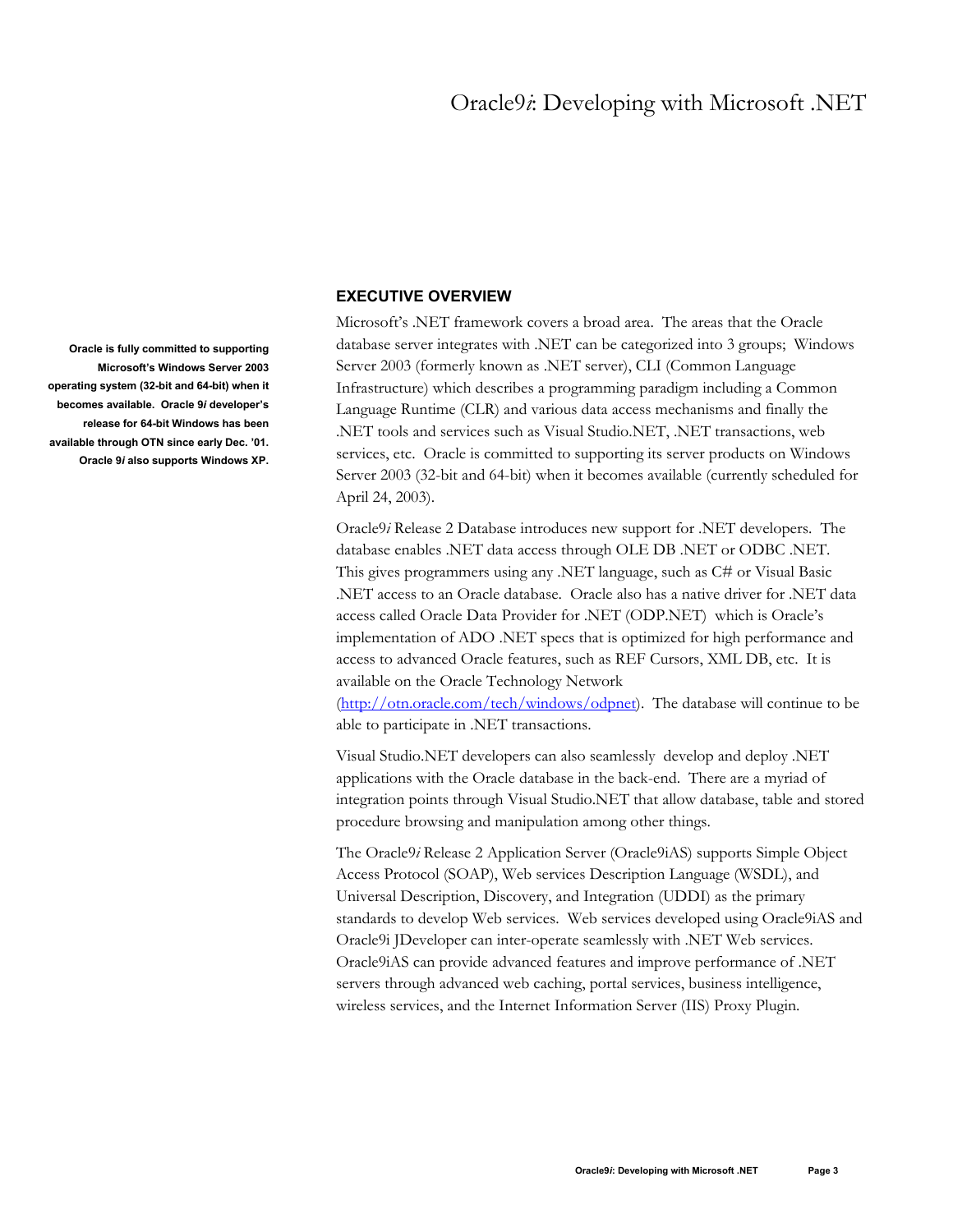<span id="page-3-0"></span>Visual Studio .NET developers also have the option to build Web services directly with the Oracle 9*i* Database by dragging and dropping stored procedures into their project and get them deployed as Web services running Microsoft IIS.

### **INTRODUCTION**

Oracle has always committed to making its software open so that customers can choose the technology that best fits their needs. Because of this belief in openness, Oracle has been at the forefront of the latest technologies. In Oracle's early days, this commitment began by offering its flagship database on numerous operating systems, more than any other vendor offered. Oracle continues this trait by supporting various enabling platform technologies such as an early adoption of Java2 Enterprise Edition, COM, and now .NET.

# **SUPPORT FOR THE WINDOWS SERVER 2003**

#### **32-bit support**

Oracle has provided support for the Windows 16 and 32 bit operating system family since 1993 and is fully committed to supporting the next release of the Windows 32-bit OS. Oracle will support the 32-bit Windows Server 2003 simultaneously with the OS availability.

#### **64-bit support**

Oracle has been one of the first database vendors to provide software on the 64 bit environment. A demonstration version Oracle*8i V 8.1.6* on 64-bit is available and we have had the database running on real 64-bit hardware since Oct. '99. Oracle had a developer's release of the Oracle9*i* database for Windows 64-bit early Dec. '01 and two beta releases subsequent to that. Oracle will have a production version of its 64-bit database simultaneous with the availability of the 64-bit Windows Server 2003.

### **.NET DATA ACCESS**

There are 3 Oracle methods for .NET data access that can be invoked by any .NET compliant programming language. These data access drivers provide high performance and compliance with the latest .NET specifications. ODBC .NET and OLE DB .NET use the Oracle database ODBC and OLE DB drivers. These drivers have been thoroughly tested with .NET to ensure stability and high performance. Oracle also provides the Oracle Data Provider for .NET which is a native implementation. Oracle recommends this as the preferred .NET data access method.

Developers could also invoke some of Oracle's COM based data access methods through the .NET programming framework. Oracle COM Automation feature

**Oracle 9***i***R2 introduces full support for .NET data access through Microsoft's CLR based languages via a number of methods.**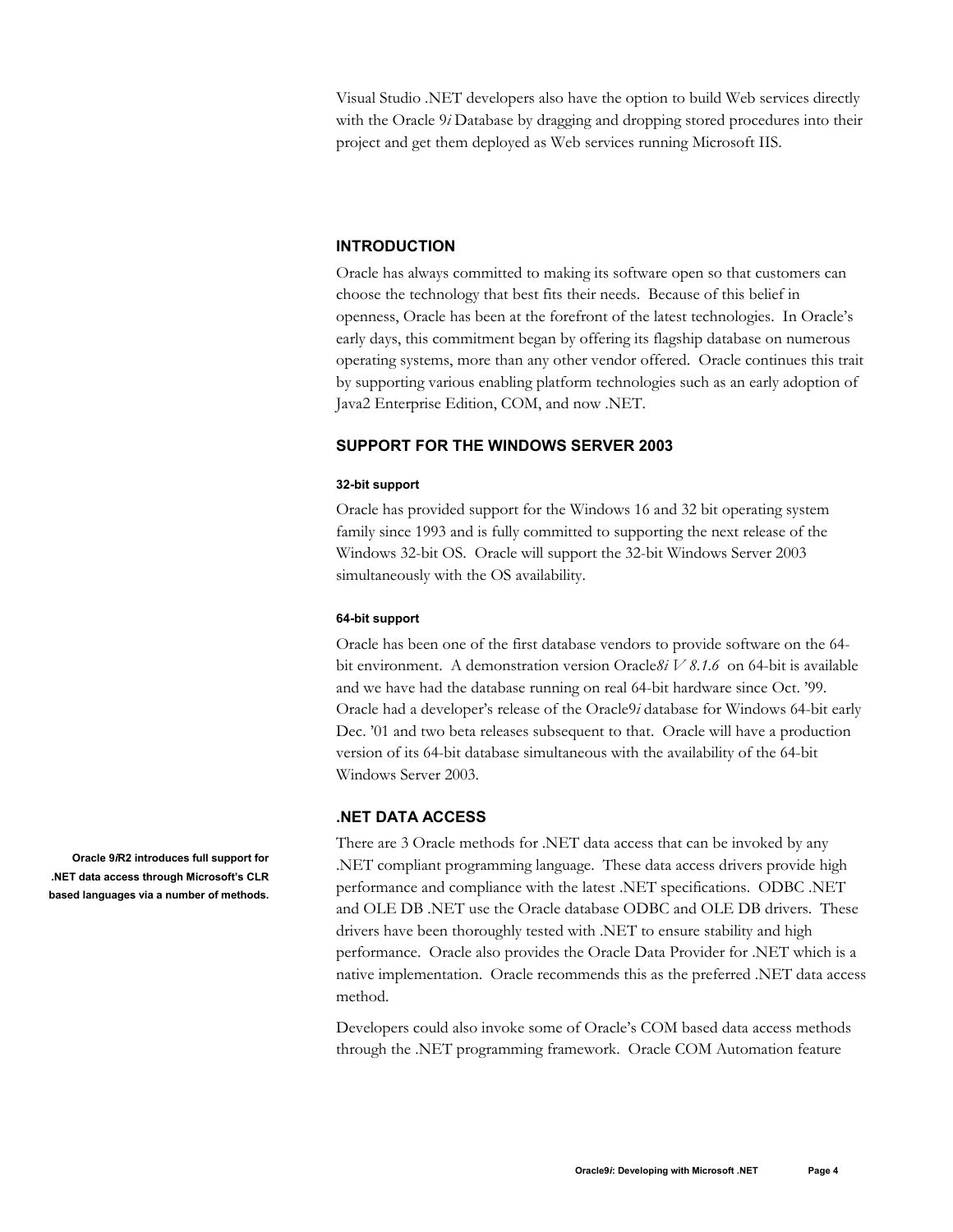<span id="page-4-0"></span>which allows callouts to COM clients from the database could also invoke a .NET application/Web Service. Developers could also use Java stored procedures to call Web services from the database.



**Figure 1: .NET Data Access to Oracle** 

## **Oracle Data Provider for .NET**

The Oracle Data Provider for .NET (ODP.NET) features optimized data access to the Oracle database from a .NET environment. Unlike OLE DB .NET and ODBC .NET, ODP.NET does not use a data access bridge, which can reduce performance. ODP.NET allows developers to take advantage of advanced Oracle database functionality. The data provider can be used from any .NET language, including C# and Visual Basic .NET. This is currently in production.

ODP.NET makes using Oracle from .NET more flexible, faster and more stable than OLE DB .NET and ODBC .NET. These are generic interfaces designed with code portability in mind rather than optimizing for programmer flexibility and application speed. For example, ODP.NET supports native Oracle data types, such as REF Cursors. With ODP.NET, these REF Cursor variables are updateable and can be passed as IN parameters to stored procedures, giving developers more flexibility manipulating REF Cursors within .NET. Optimized LOB updates and support for array DML binding provide faster application performance.

ODP.NET is designed for scalable enterprise Windows solutions by providing full support for Unicode and local and distributed transactions. Distributed .NET transactions are supported through the Oracle services for Microsoft Transaction Server. ODP .NET complies with standards and also provides Oracle specific features.

**The Oracle Data Provider for .NET provides the highest performance method for accessing Oracle from .NET. It has the ability to support Oracle's newest advanced database functionality.**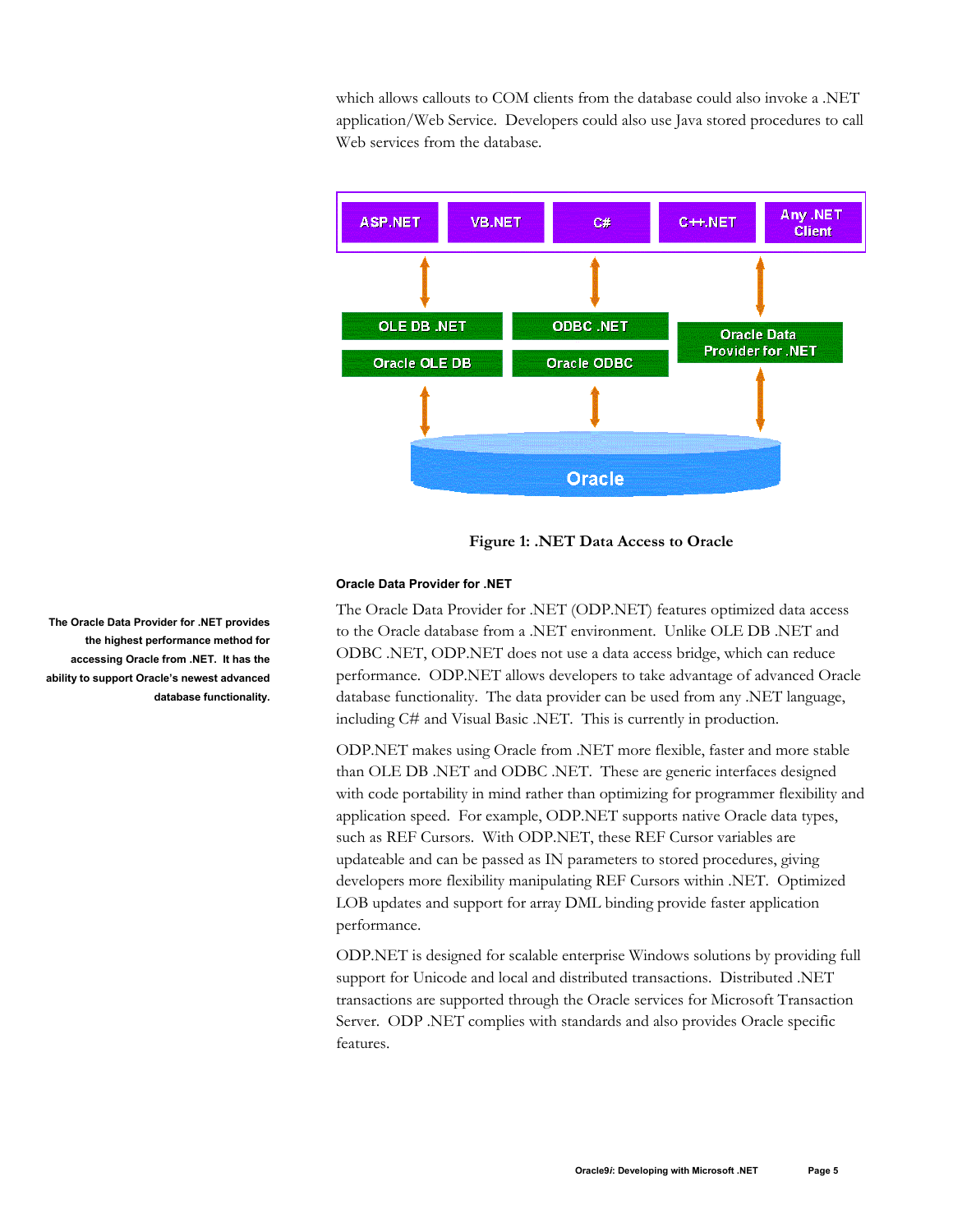### <span id="page-5-0"></span>**OLE DB .NET support**

The Oracle9*i* Release 2 OLE DB provider supports ADO .NET using the OLE DB .NET interface. OLE DB .NET is an interoperability bridge between .NET and OLE DB that is provided by Microsoft.

Oracle OLE DB is fully compliant with OLE DB .NET specification. It allows programmers to execute stored procedures and access LOBs. Whether Windows developers prefer to use COM or .NET, Oracle OLE DB's functionality is fully supported in either instance. OLE DB .NET which uses the Oracle provider for OLE DB supports all .NET languages, allowing any .NET developer to take advantage of the Oracle database. Oracle recommends using Oracle's OLE DB driver when using OLE DB .NET

#### **ODBC .NET support**

The Oracle9*i* Release 2 ODBC driver supports ADO .NET data access using the ODBC .NET interface. As with OLE DB .NET, ODBC .NET is an interoperability bridge between .NET and ODBC that is provided by Microsoft.

Oracle OBDC/ODBC .NET programmers have access to a rich set of functionality, including executing stored procedures and accessing LOBs. As such, Windows developers can use Oracle ODBC's full functionality from .NET, COM, or Win32. ODBC .NET which uses the Oracle ODBC driver supports all .NET languages, allowing any .NET developer to use the Oracle database. Oracle recommends using the Oracle ODBC driver when using ODBC .NET.

#### **.NET transactions**

Many Oracle customers on Windows platforms use Microsoft Transaction Server (MTS) in the middle-tier. MTS is an application server for COM objects and transactions in distributed environments. At the core of MTS is the Distributed Transaction Coordinator (DTC), which coordinates transactions between distributed resource managers. In Windows 2000, the MTS executive is replaced by enhancements to COM+ services. The Oracle services for Microsoft Transaction Server integrate the DTC with Oracle databases. The services, which act as a proxy, allow customers to use Oracle databases as resource managers in DTC-coordinated transactions.

In Oracle9*i* Release 2, the services for MTS fully support transactional .NET programs running against the Oracle database. Developers will be able to use the new scalable architecture of Oracle services for MTS in a .NET environment. To employ the services for MTS from .NET, programmers can use any of Oracle's .NET data access methods: OLE DB .NET/Oracle OLE DB, ODBC .NET/Oracle ODBC, and the Oracle Data Provider for .NET. Whether using .NET or COM, Oracle services for MTS users will have the same robust functionality available to them.

**Oracle9***i* **Release 2 services for MTS fully support running transactional .NET applications.**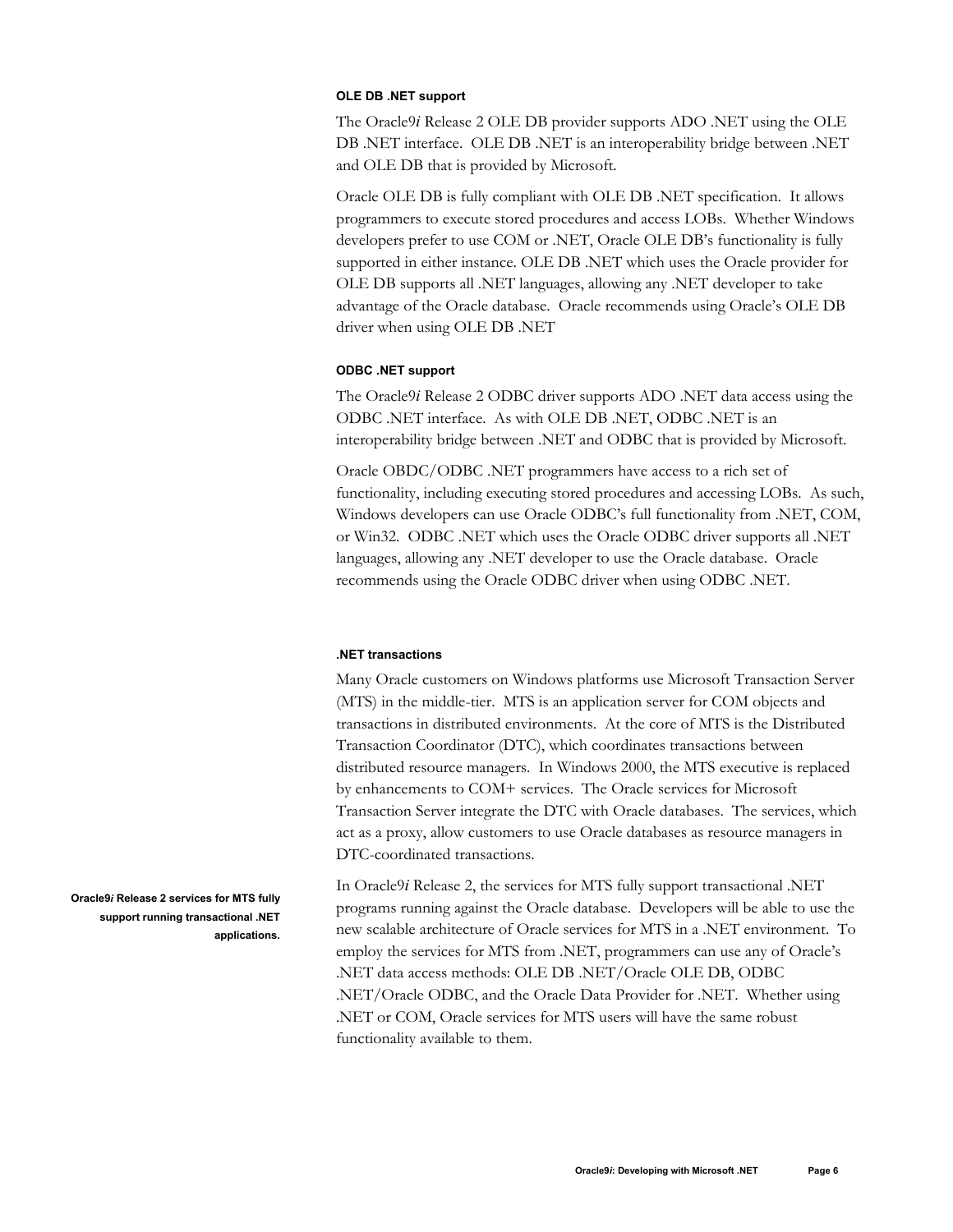# <span id="page-6-0"></span>**VISUAL STUDIO .NET AND THE .NET FRAMEWORK**

Visual Studio .NET is Microsoft's newest IDE (Integrated Development Environment) for developers. In addition to supporting Microsoft's traditional programming languages (such as VB and C++) and programming APIs such as COM and COM+, it also supports the .NET programming framework. It allows developers to write applications in any CLR based language (VB .NET, C#, C++ managed extensions, etc.) and be able to deploy them in many ways such as applications, web services, etc..

The Visual Studio .NET development environment has many integration points that provides for a very easy and seamless development experience against the Oracle RDBMS. The following are some of the integration points:

- Server Explorer: In VS .NET, the Server Explorer provides database object browsing capabilities. It allows the developer to pick Microsoft's OLE DB driver and connect to a data source such as Oracle. When connected to the Oracle data connection node the developer can see all the child nodes which includes Database diagram, Tables, Views, Stored Procedures, etc. plus some Oracle specific features such as Synonyms, Package specifications and package bodies.
- Database Diagrams allows the developer to visually view the Entity-Relationship model and manipulate it. Table Designer allows the developer to view and manipulate tables. View and Query Designer lets the developer drag tables and visually define links to create a query or view.
- Stored Procedure/Function/Trigger support: The Visual Studio .NET IDE allows creation and manipulation of stored procedures in the server explorer. It provides a simple template to start developing the stored procedure/function/trigger.
- Drag and Drop/Retrieve Data: Server Explorer lets Oracle objects such as tables and stored procedures be dragged and dropped into certain types of projects to automatically generate database access code. VS .NET Retrieve Data feature allows for quick browsing of the contents of a table or view.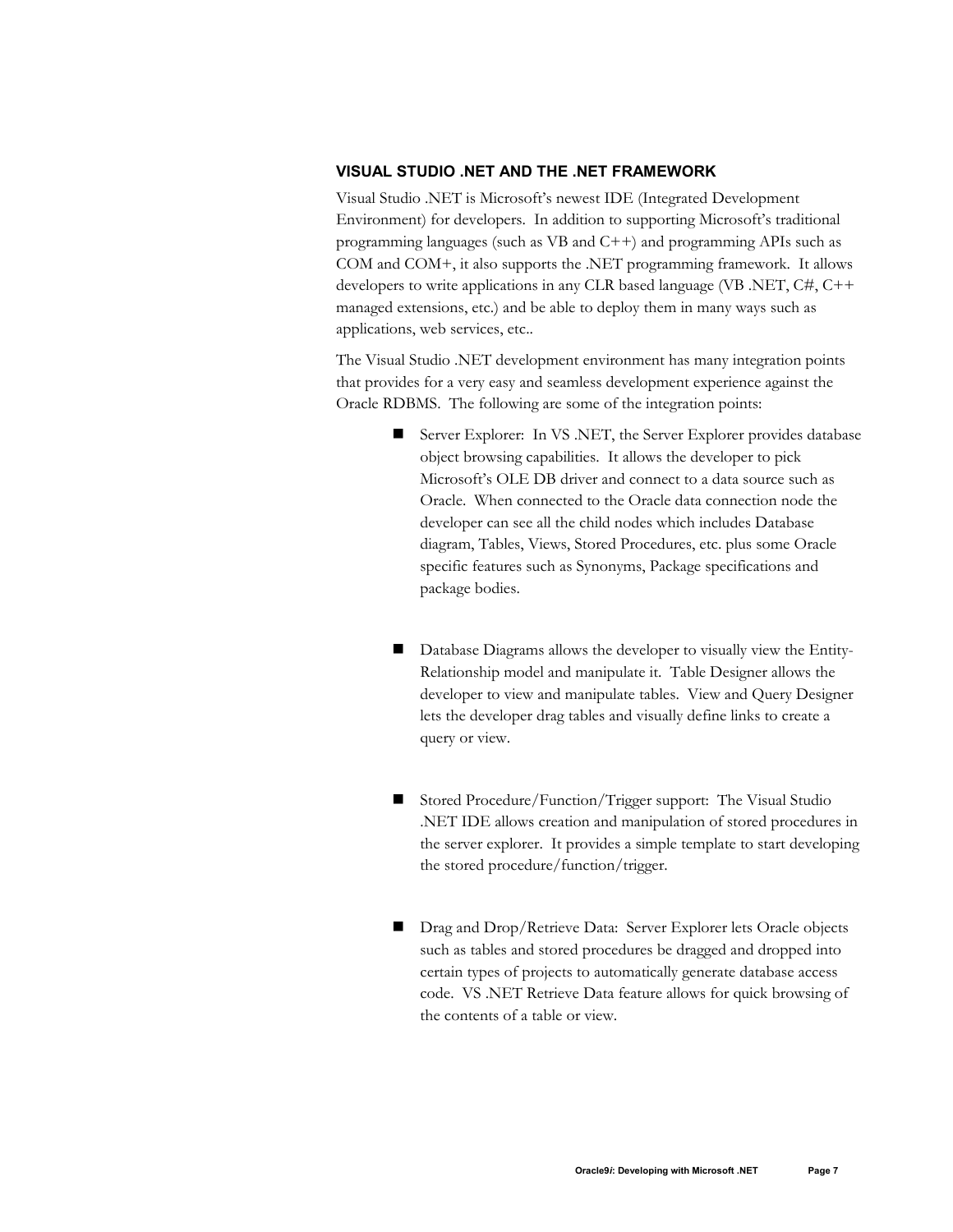#### <span id="page-7-0"></span>**Web services and .NET**

Web services consist of a set of messaging protocols, programming standards, and network registration and discovery facilities that expose business functions to authorized parties over the Internet from any web-connected device. Web services are business processes that do the following:

- Expose and describe themselves,
- Allow other services to locate them on the web,
- Are invokable,
- Return a response (depending on the type of the web service, this can either be a simple request/response function in the case of simple Web services or a long running transactional conversation in the case of Complex Web services that involve sophisticated security, business to business collaboration and business process management),
- Optionally offer appropriate internal business processes.

Oracle supports SOAP (Simple Object Access Protocol), WSDL (Web services Description Language), and UDDI (Universal Description, Discovery, and Integration) as the primary standards to develop Web services. Web services developed with Oracle's products can inter-operate seamlessly with those developed to Microsoft's .NET architecture. In general there are 2 ways that developers can write Web services or .NET applications using the Oracle database:

- Use Oracle9*i* Application Server and the Oracle9*i* Database: Developers can use Oracle tools such as Oracle9i JDeveloper to build and deploy Web services taking advantage of all the Oracle9*i*AS advanced features. There is also the choice of using IIS as a web listener and using the IIS proxy plug-in to interact with Oracle9*i*AS.
- Using only IIS in the mid-tier against an Oracle database back-end: Developers can develop their apps (ASP .NET, VB .NET, etc./Web services using Visual Studio .NET and deploy them in IIS going against the Oracle 9*i* Database.

Developers could also invoke web services by calling out of the Oracle RDBMS from a PL/SQL or a Java stored procedure.

For further information on Oracle's Windows products, please visit: http://www.oracle.com/ip/deploy/database/oracle9i/index.html?windows.html http://otn.oracle.com/tech/windows/